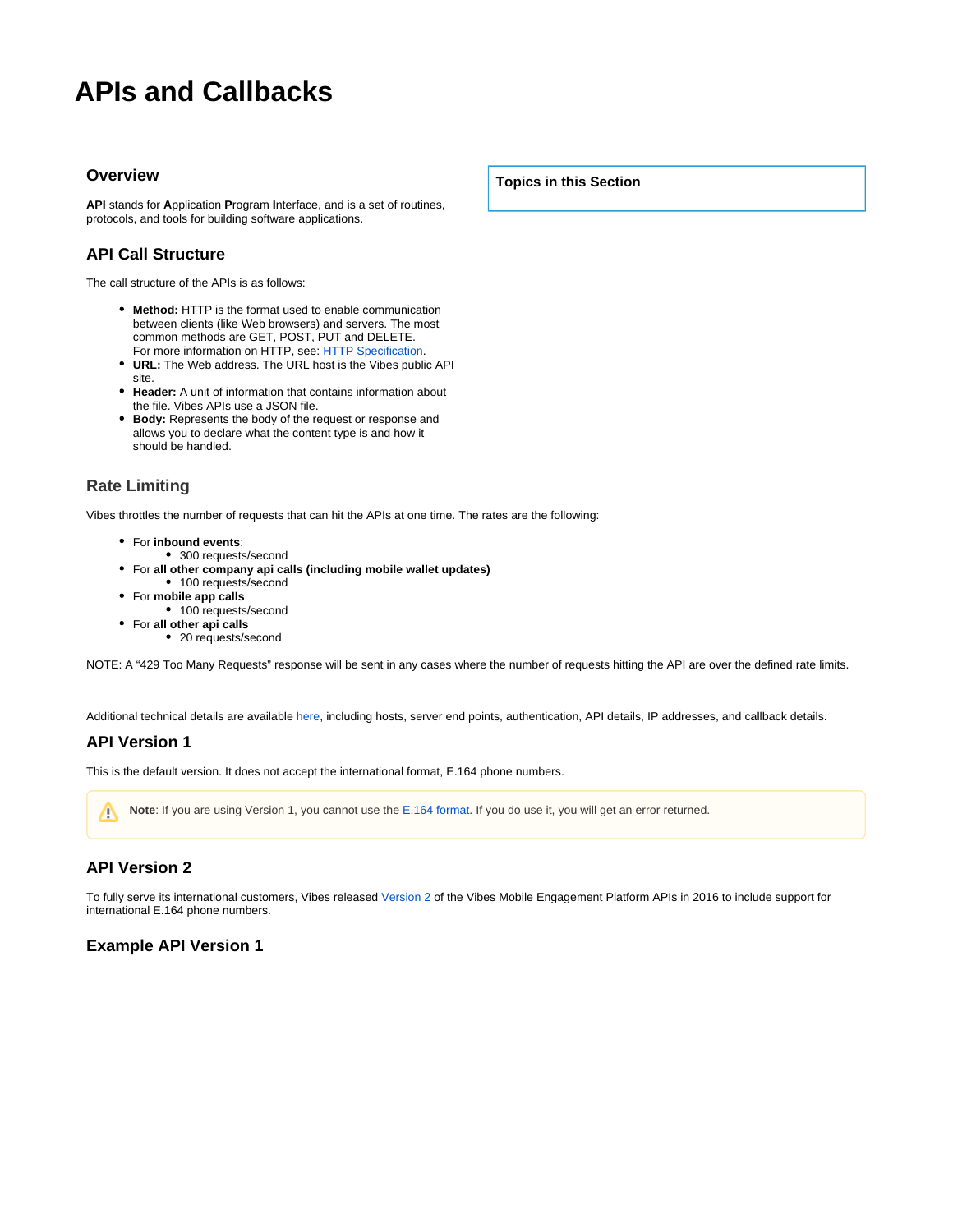```
POST
http://public-api.vibescm.com/companies/ABC123/campaigns/acquisition/abc123/participants/
Headers
Content-Type:
Application/JSON
Authorization:
Basic QWxhZGRpbjpvcGVuIHNlc2FtZQ==
BODY
{
    "external_person_id":"EXT542342",
    "mobile_phone":{
       "mdn":"2995551234"
    },
    "custom_fields":{
       "first_name":"John",
       "last_name":"Doe"
    }
}
```
# **Example API Version 2 (E.164 MDN Format)**

```
POST
http://public-api.vibescm.com/companies/ABC123/campaigns/acquisition/abc123/participants/
Headers
Content-Type:
Application/JSON
Authorization:
Basic QWxhZGRpbjpvcGVuIHNlc2FtZQ==
BODY
{
    "external_person_id":"EXT542342",
    "mobile_phone":{
       "mdn":"+12995551234"
    },
    "custom_fields":{
       "first_name":"John",
       "last_name":"Doe"
    }
}
```
# **REST API Tree URI Structure**

```
/companies
```
- /companies/:id
	- /companies/:company\_key/mobiledb
		- /companies/:company\_key/mobiledb/persons
			- /companies/:company\_key/mobiledb/persons/:person\_id
				- /companies/:company\_key/mobiledb/persons/:person\_id/subscriptions
					- /companies/:company\_key/mobiledb/persons/:person\_id/subscriptions/: subscription\_list\_id
					-
		- /companies/:company\_key/mobiledb/subscription\_lists
			- /companies/:company\_key/mobiledb/subscription\_lists/:id
		- /companies/:company\_key/mobiledb/broadcasts
		- /companies/:company\_key/mobiledb/broadcasts/:broadcast\_id
	- /companies/:company\_key/campaigns
		- /companies/:company\_key/campaigns/acquisition
			- /companies/:company\_key/campaigns/acquisition/:id
			- /companies/:company\_key/campaigns/acquisition/:id/participants
		- /companies/:company\_key/campaigns/wallet
			- /companies/:company\_key/campaigns/wallet/:id
				- /companies/:company\_key/campaigns/wallet/:id/items
					- /companies/:company\_key/campaigns/wallet/:id/items/:item\_id
				- /companies/:company\_key/campaigns/wallet/:id/messages
					- /companies/:company\_key/campaigns/wallet/:id/messages/:message\_id
	- /companies/:company\_key/incentives
		- /companies/:company\_key/incentives/pools
			- /companies/:company\_key/incentives/pools/:pool\_id
				- /companies/:company\_key/incentives/pools/:pool\_id/issuances